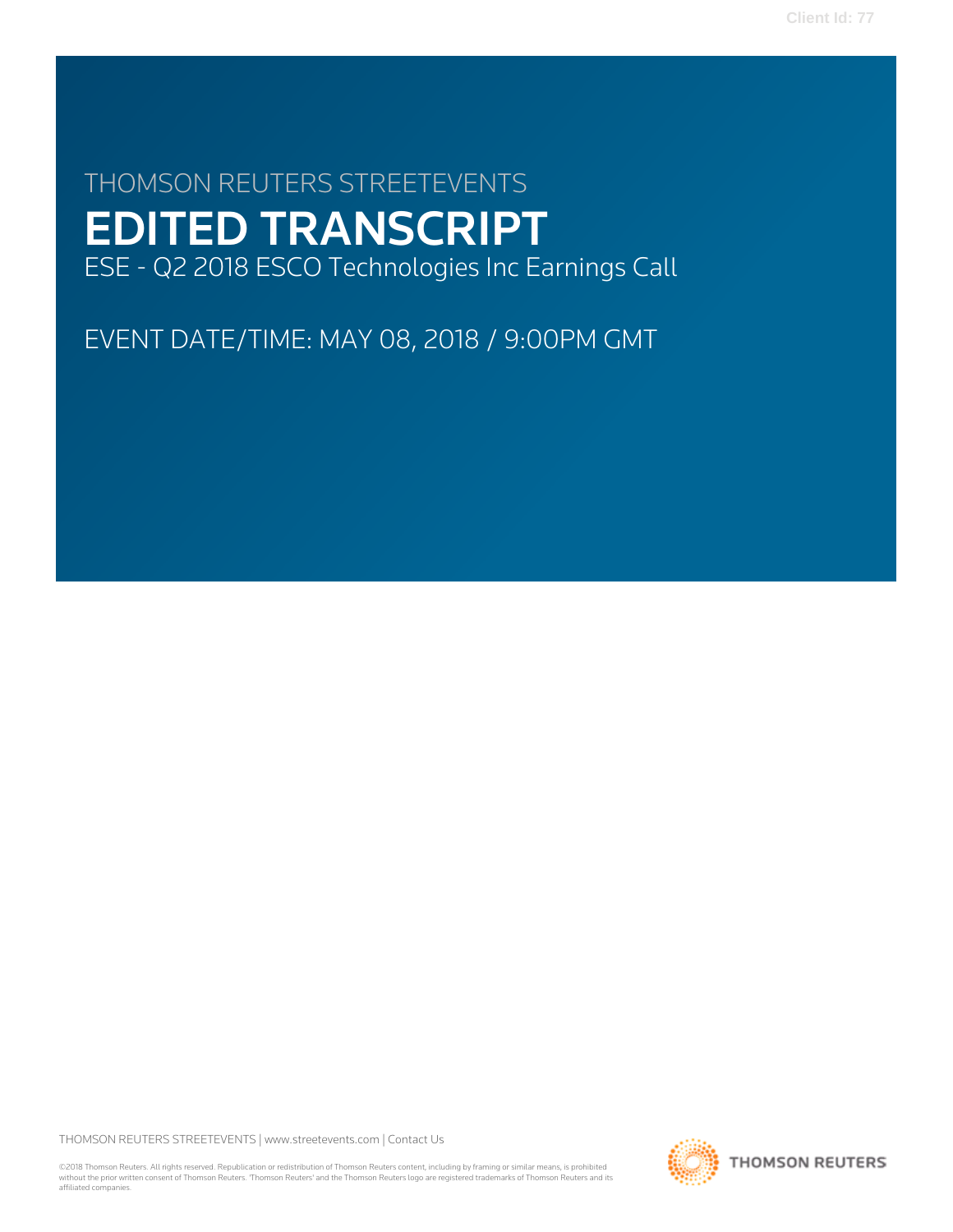### **CORPORATE PARTICIPANTS**

**[Gary E. Muenster](#page-2-0)** ESCO Technologies Inc. - Executive VP, CFO, Principal Accounting Officer & Director **[Kate Lowrey](#page-1-0)** ESCO Technologies Inc. - Director of IR **[Victor L. Richey](#page-1-1)** ESCO Technologies Inc. - Chairman, President & CEO

## **CONFERENCE CALL PARTICIPANTS**

**[Andrew Jay Lipke](#page-4-0)** Stephens Inc., Research Division - Research Analyst **[Liam Dalton Burke](#page-6-0)** B. Riley FBR, Inc., Research Division - Analyst **[Michael Hagan](#page-5-0)**

#### **PRESENTATION**

#### **Operator**

Good day, and welcome to the Q2 2018 ESCO Technologies Inc. Earnings Conference Call. Today's call is being recorded.

With us today are Vic Richey, Chairman and CEO; Gary Muenster, Vice President and CFO.

<span id="page-1-0"></span>And now to present the forward-looking statement, I would like to turn the call over to Kate Lowrey, Director of Investor Relations. Please go ahead.

#### **Kate Lowrey** - ESCO Technologies Inc. - Director of IR

Statements made during this call regarding amounts and timing of 2018 and beyond EPS, adjusted EPS, EBITDA, adjusted EBITDA, EBIT, EBIT margin, growth, tax rates and benefits of the new tax bill, repatriation of foreign cash, profitability, sales, cash flow, orders, success of new products, success in completing additional acquisitions and benefits from recent acquisitions, DOD and commercial customer spending and other statements, which are not strictly historical, are forward-looking statements within the meaning of the safe harbor provisions of the federal securities laws. These statements are based on current expectations and assumptions and actual results may differ materially from those projected in the forward-looking statements due to risks and uncertainties that exist in the company's operations and business environment, including, but not limited to, the risk factors referenced in the company's press release issued today, which will be included as an exhibit to the company's Form 8-K to be filed. We undertake no duty to update or revise any forward-looking statements whether as a result of new information, future events or otherwise.

<span id="page-1-1"></span>In addition, during this call, the company may discuss some non-GAAP financial measures in describing the company's operating results. A reconciliation of these measures to the most comparable GAAP measures can be found in the press release issued today and found on the company's website at www.escotechnologies.com under the link Investor Relations.

Now, I'll turn the call over to Vic.

## **Victor L. Richey** - ESCO Technologies Inc. - Chairman, President & CEO

Thanks, Kate, and good afternoon.

As noted in our release and as Gary will describe in more detail, we wrapped up the first half of the year in solid fashion. We began the year with Q1 adjusted EPS coming in at the top of our guidance. I'm pleased to report that our Q2 results beat expectations by \$0.05. Additionally, our orders and cash flow remained strong. We exceeded our expectations and the balance of the year remains on track.

Now, I'll turn it over to Gary for some detailed financial comments.

THOMSON REUTERS STREETEVENTS | [www.streetevents.com](http://www.streetevents.com) | [Contact Us](http://www010.streetevents.com/contact.asp)

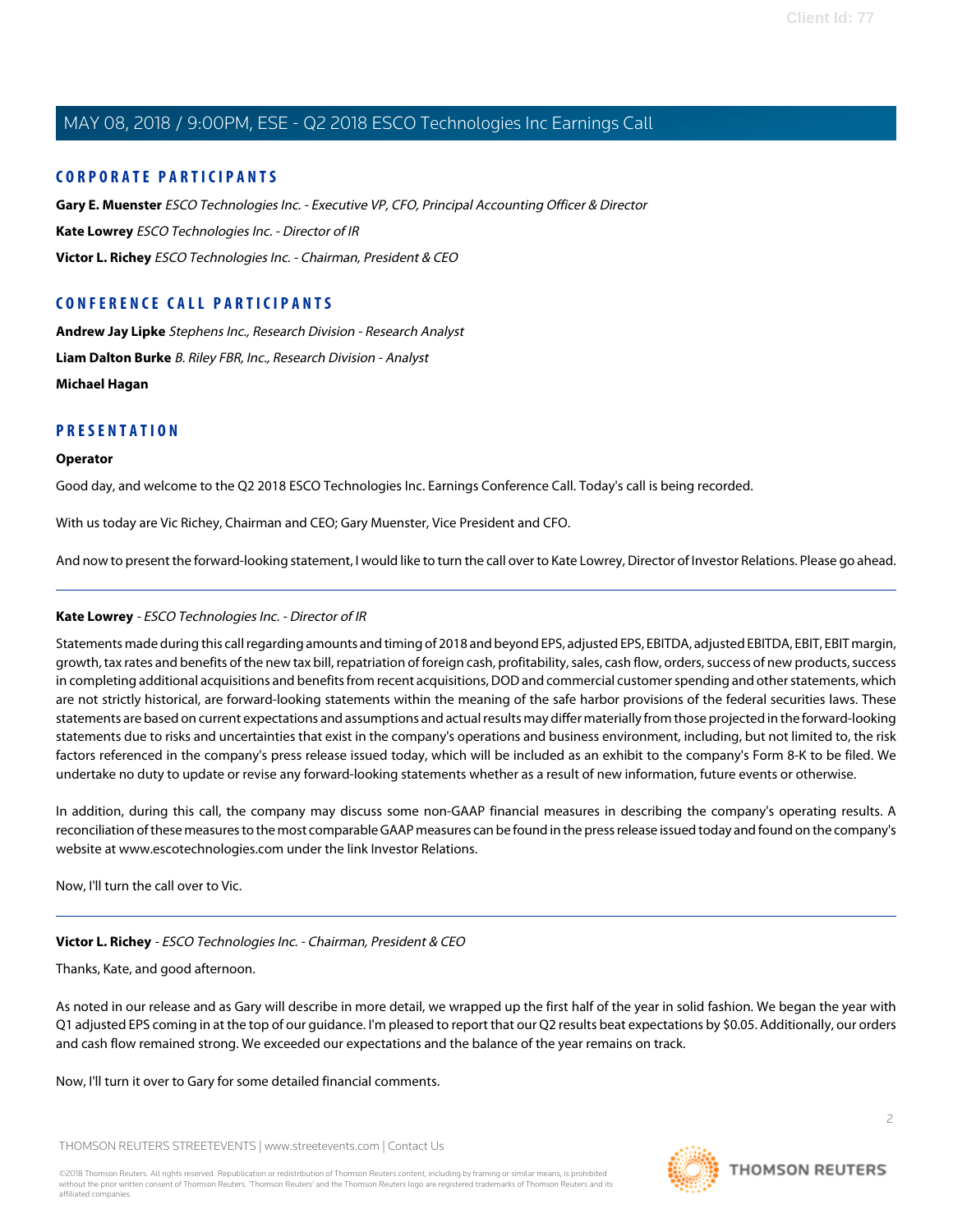#### <span id="page-2-0"></span>**Gary E. Muenster** - ESCO Technologies Inc. - Executive VP, CFO, Principal Accounting Officer & Director

Thanks, Vic.

As Vic noted, our Q2 and year-to-date results on both a GAAP and adjusted basis came in better than expected across several financial metrics. Given the large GAAP EPS impact of the first quarter's one-time gain resulting from the new tax law, I will focus my commentary on adjusted EPS and adjusted EBITDA as these are more relevant measures of our operating performance when compared to expectations and to prior year.

Before I comment on the Q2 details, I'll recap a few data points that we communicated during previous earnings calls. At the start of the year and before anyone could estimate the impact of the then pending tax reform narrative, we set our original financial goals on a GAAP basis and centered our discussion of expected operating performance around EBITDA, which was expected to be in the range of \$141 million to \$143 million, reflecting an increase of 15% to 17% over prior year. We also described the timing of several project-related items that were impacting the comparability of our first half compared to prior year's first half and we discussed what was driving these increases in sales and earnings that resulted in our significant back half weighting for this year.

In our February release, we raised our original GAAP EPS guidance to \$3.55 to \$3.65 a share and raised our adjusted EPS in the range of \$2.65 to \$2.75 per share. While today, we see some upside to these estimates and we believe our risk to the downside are well-managed, we feel it is both prudent and conservative to maintain our current expectation.

Now, touching on a few financial highlights from Q2. We reported adjusted EPS of \$0.48 a share, which beat the top of our guidance by \$0.05 a share as each of our operating segments reported stronger-than-expected earnings.

Sales were consistent with our February expectations. And when compared to prior year, sales increased \$14 million, primarily driven by our recent M&A contributions.

Test lead the way organically with a 6% increase in sales year-over-year. And within Filtration, commercial aerospace sales remained strong, which helped mitigate the lower industrial automotive sales at PTI that we described at the start of the year, along with lower space sales at VACCO resulting from project timing. USG and Technical Packaging sales were consistent with previous expectations.

Our adjusted EBITDA increased by 6% in the quarter to \$28 million, which in turn drove our EPS to the high end of our range.

Year-to-date, cash flow from operating activities was \$33 million, also well above expectations, and this was driven by strong cash collections across the company and lower tax payments. This cash flow allowed us to pay down debt and reinforced our view that our significant cash-generating capabilities over the balance of the year as well as our credit capacity and available liquidity have us well-positioned to continue to execute our M&A strategy.

Entered orders were \$187 million in Q2 on top of the \$200 million recorded in Q1. This reflects a book-to-bill of 1.11 and it increases our March 31 backlog by \$40 million or 10% from the start of the year. Test orders of \$106 million during the first half on top of last year's \$200 million provides us confidence in their ability to achieve the back half of the year financial commitments they've made.

So in closing, we remain on track to meet our financial commitments for the balance of the year and I feel we have sufficient contingency to protect us from unforeseen risks. Additionally, I'm confident that our current backlog and program delivery profile supports our strong outlook for the second half of the year.

So I'll be happy to address any specific financial questions when we get to the Q&A. And with that, I'll turn it over back to Vic.

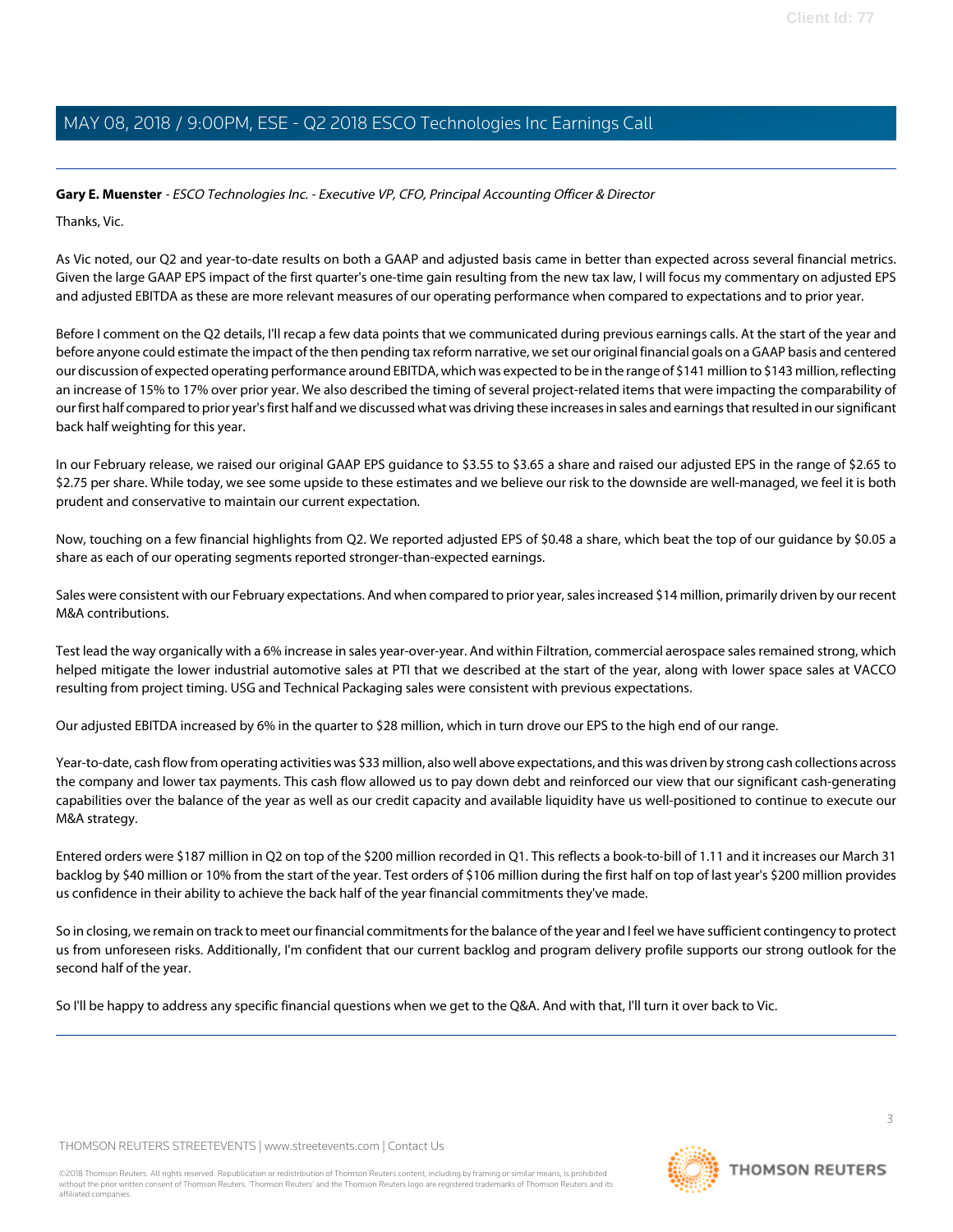#### **Victor L. Richey** - ESCO Technologies Inc. - Chairman, President & CEO

Thank you, Gary.

Continuing the theme from when we spoke last, I remain confident that all our businesses are in solid financial condition with solid growth opportunities and an ability to add and integrate future M&A opportunities. Gary and I just completed our annual midyear planning and strategy meetings at each of our operating segments. And after being on site and seeing where we are positioned in our various end markets and understanding our growth opportunities, I continue to feel confident we're well-positioned to deliver our projected long-term growth objectives, both organic and supplemented by targeted M&A.

I'll provide a few specific thoughts and comments on the individual businesses. In Filtration, we continue to expect solid results in '18 and I remain comfortable with our outlook for 6% to 7% growth in adjusted EBITDA in this segment compared to prior year. All of our served markets remained strong led by these specific items: VACCO and Westland are benefiting from their positions in submarine programs, coupled with an increase in overall spending on U.S. Navy programs; PTI and Crissair will grow as commercial aerospace deliveries and overall OEM build rates continue to increase; and Mayday is experiencing outsized growth as a result of their entrance into the MRO market. The outlook remains positive, driven by new customer wins and additional product requirements from existing customers.

Our Technical Packaging group's outlook continues to improve as a result of our scale, broader footprint and leadership position in several growth markets. Our domestic performance and outlook remains strong as we have a number of multiyear programs in backlog and several others in a pursuit mode.

In USG, we continue to see solid growth opportunities across the global platform, including hardware, software and services. Our rep and distributor network rationalization and our cost reduction actions are complete. And as we look forward, we see clear and tangible sales opportunities, along with margin enhancements, which will benefit the back half of this year as well the future.

Doble recently held its annual global client conference in Boston and reported a record number of clients in attendance. Our customers came away with a high level of excitement as they were able to get an in-depth understanding of Doble's expanded products and solutions now offered with the addition of NRG, Morgan Schaffer, Vanguard and Manta to our USG portfolio over the past 12 months.

Moving on to Test. We had another strong quarter as we generally hit our Q2 sales plan, beat our profit targets by a meaningful amount and remain committed to our EBIT margin expectations for the year. Orders continued to be a highlight in Test as we booked \$106 million in new business year-to-date. We continue winning new business in Test across a wide range of end markets, including satellite testing facilities, automotive-related antenna test facilities, electric vehicle motor testing chambers in China and several large projects related to the developing 5G market.

So in summary, I feel good about the growth opportunities we have across all of our businesses and I see tangible avenues for additional growth in future years. Regarding M&A, the pipeline remains robust and we're currently exploring opportunities which would supplement the Filtration and Utility segments. Acquisitions remain a key component of our ability to meet our longer-term growth targets and we have the balance sheet and management capacity to meet our goals while remaining disciplined in our approach. So our focus remains constant to improve our operational performance and to execute on our growth opportunities, both organically and through acquisitions.

I'll now be glad to answer any questions you have.

#### **QUESTIONS AND ANSWERS**

#### **Operator**

(Operator Instructions) Your first question comes from the line of Drew Lipke.

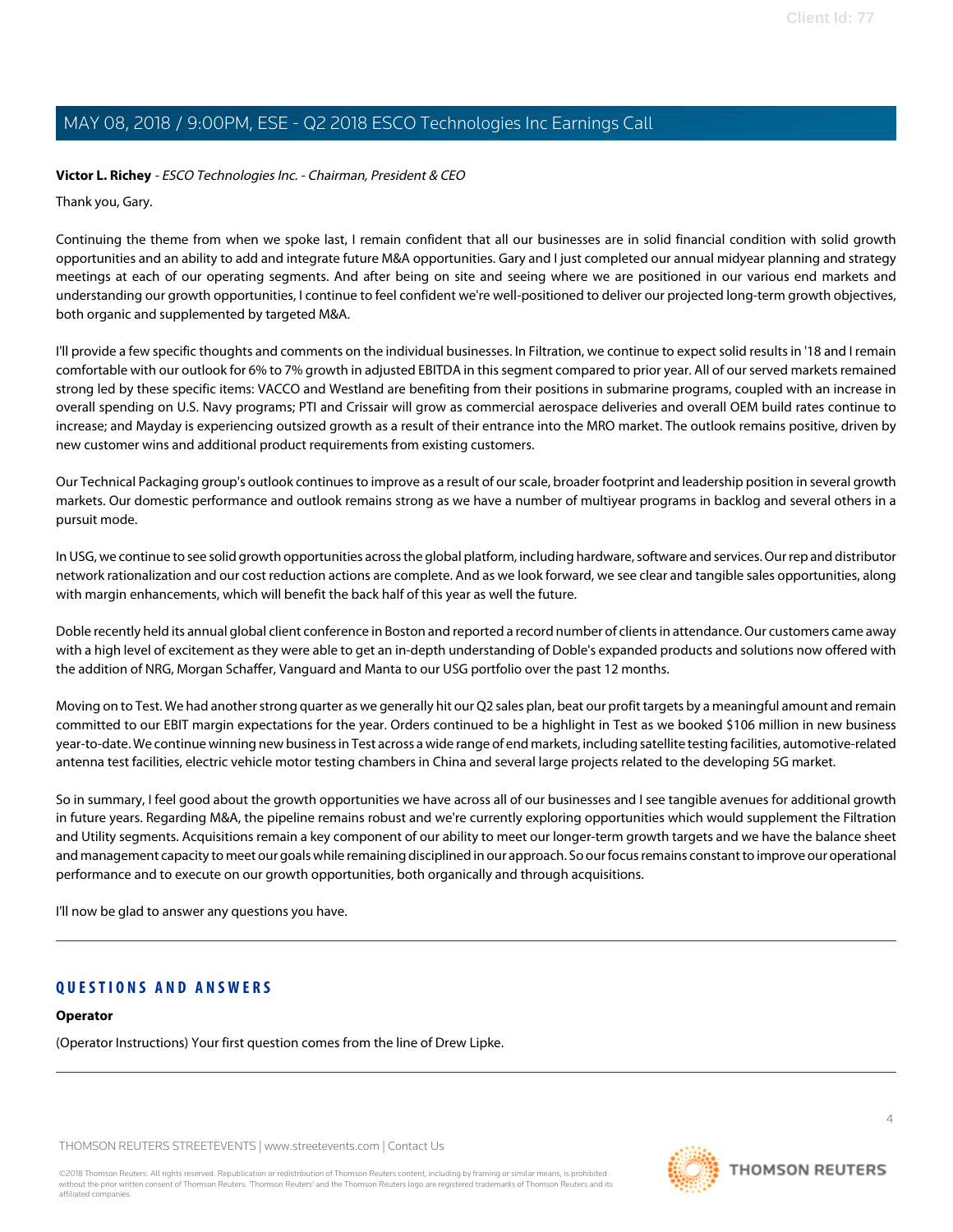#### <span id="page-4-0"></span>**Andrew Jay Lipke** - Stephens Inc., Research Division - Research Analyst

I guess, first question I had, just looking at the 3Q quidance that you gave, it implies that the fourth quarter is going to be somewhere around 44% of full year earnings just at the midpoint. Can you kind of go through some of the timing factors that are really driving that because that just seems to be well outside of historical seasonality?

#### **Victor L. Richey** - ESCO Technologies Inc. - Chairman, President & CEO

So we obviously look at that. And as I mentioned in my comments, we were just out at the operating units and went through that in a lot of detail. Sort of a couple of things that play into that. First of all, we have all the acquisitions for that quarter and we didn't have all of those in last year. The other thing is a big piece of this is the Test business. And as you know, it's very much a project-related business. And those are -- the delivery schedules that we have on several very large projects did take place in the fourth quarter.

I think it's also important to remember that all of that is not things that are produced in our facility. There's some pass-through there so we're getting large pieces of that from third parties as well as a lot of that is actually installation sales, so products that we're producing now which will be installed in the fourth quarter.

The fourth quarter is always big in Filtration business, somewhat driven by the fact that we deliver those large submarine valves in the fourth quarter, and that's always a big piece. So it's pretty consistent with we've seen in past years, but it's obviously a big fourth quarter, but we feel very confident we've got our arms around that.

#### **Andrew Jay Lipke** - Stephens Inc., Research Division - Research Analyst

Okay. And then, at USG, what was the organic growth in the quarter?

#### **Gary E. Muenster** - ESCO Technologies Inc. - Executive VP, CFO, Principal Accounting Officer & Director

It was about 3.5%, 3% to 4%, so somewhere in that range.

#### **Andrew Jay Lipke** - Stephens Inc., Research Division - Research Analyst

Okay. And are we still thinking full year margin outlook at USG, I think we're kind of talking 21% range before?

#### **Gary E. Muenster** - ESCO Technologies Inc. - Executive VP, CFO, Principal Accounting Officer & Director

It's probably a little bit better than that right now. I'd say within 0.5 point to the upside of that just because of the contributions that we're realizing on the Vanguard piece of the business, I think, are coming in better than plan. I think the Morgan Schaffer piece of the pie is coming in better than planned. And that's not accounting for currency, that's just straight up. So I think those 2 factors are giving us a little tailwind as -- on the margin side as we look at the upsized growth there.

#### **Andrew Jay Lipke** - Stephens Inc., Research Division - Research Analyst

Okay. And then, in USG, you called out the sales synergies. Where are we in terms of international sales growth? How much of Morgan Schaffer and Vanguard kind of opened the door there for you? And can you just talk about some of the tractions that you're seeing there?

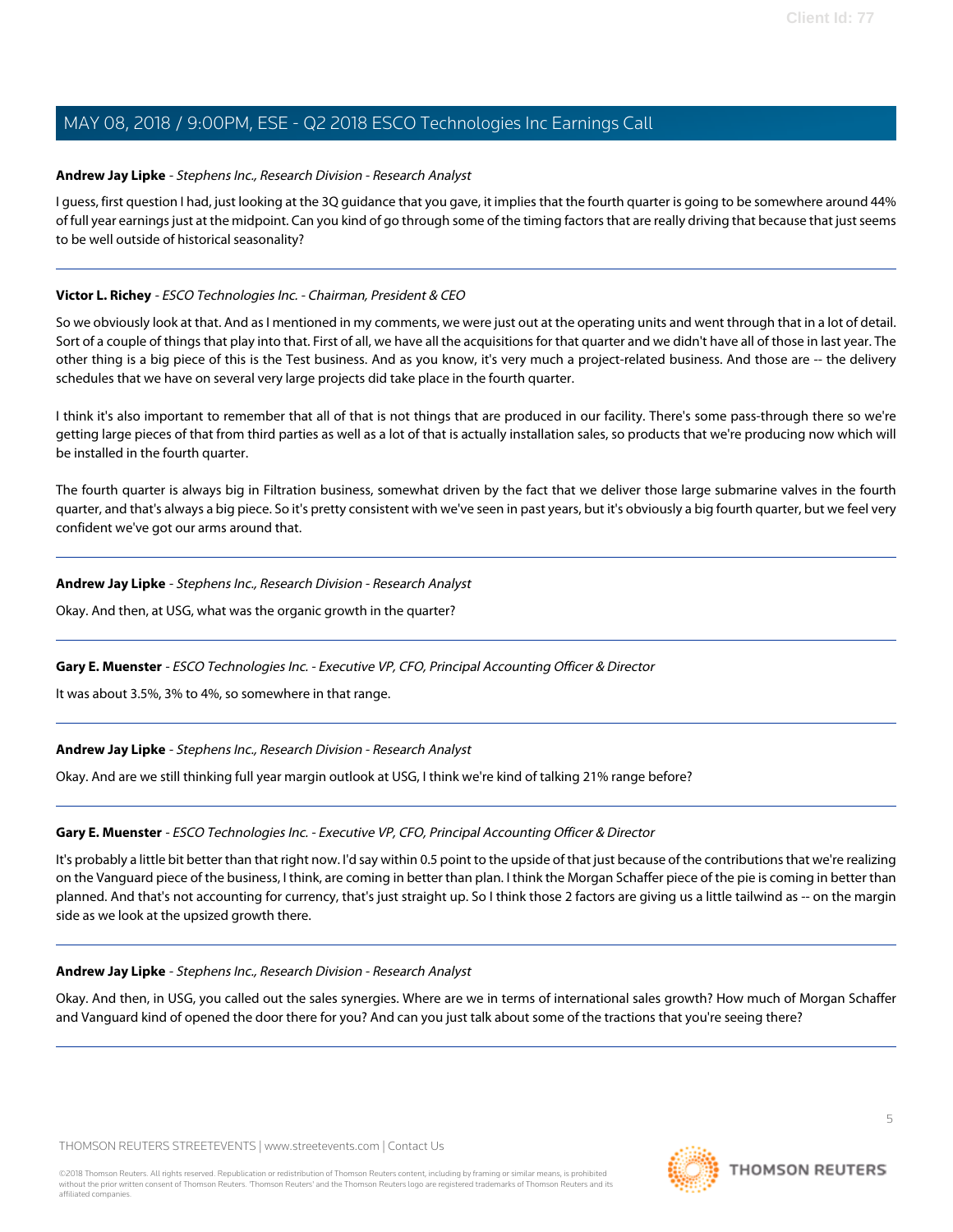#### **Victor L. Richey** - ESCO Technologies Inc. - Chairman, President & CEO

So Morgan Schaffer is primarily a North American business, but they do, do some internationally. Vanguard and Manta. Manta is a Canadian-based company, but all of their sales are in the -- in North America as well. So we think we have good opportunities with both of those companies to increase their international content. And you got to be aware that historically, both of those being small companies, have very small sales force. And so what we've been able to do is obviously put the full distribution network and sales force available behind those products. So we think that there is a good opportunity to push those products internationally. We're just in the early phases of that, but we do think that's a good opportunity for us.

#### **Operator**

<span id="page-5-0"></span>Your next question comes from the line of Jon Tanwanteng.

#### **Michael Hagan**

This is actually Mike Hagan jumping in for Jon here. I wanted to ask a question specific in the Test business where we saw some solid strength, your thoughts on how sustainable the strength is from both in orders and a margins perspective.

#### **Victor L. Richey** - ESCO Technologies Inc. - Chairman, President & CEO

Well, I'll address the second part of it first. I mean, as we're able to leverage that business and you look at it on a quarter-to-quarter basis, you will really see that in the second half of the year. We were able to increase sales pretty dramatically without any additional SG&A. So as we're having bigger sales quarters, you'll see those margins go up accordingly.

As far as the sustainability, the other, I mean, it's -- who knows if we'll have exactly the same level of orders we've had and we've had just a fantastic past 12 months in that business. But the thing you've got to think about the business is probably 80% of it we won't see as recurring business, but it's pretty predictable. So whether it be the medical piece or the industrial shielding piece, the components piece, all of that's pretty predictable. And so what really drives that business to the upside are these larger projects, like what we're doing in some of the automotive chambers, what we're doing with some of the defense chambers. And so those are the things that really kind of drive that outsized growth. And today, I would say it continues to look pretty good.

I mean, the other piece of it that will really drive that is the move to 5G. And a lot of people are involved in those markets and we're really the people that companies look to help them with those types of solutions.

So right now, we're feeling really good about that business and the level of backlog that we have today really gives us a lot of comfort not only for this year, but really going into next year as well because a lot of those large projects that we've entered over the past 12 months and, say, have a good bit of sales content in '19 versus just selling everything in '18.

#### **Gary E. Muenster** - ESCO Technologies Inc. - Executive VP, CFO, Principal Accounting Officer & Director

Mike, let me add a number around what Vic's commentary is relative to how we can leverage off of the overhead as we ramp up. But I'd ask people to look at Q4 last year in -- where we did a little over \$50 million in sales, so that's obviously about \$200 million run rate. In Q4 last year, we did about 16.5% EBIT off of that sales level. So as we go to the back half of the year here, 16% is reasonable relative to a \$50 million sales profile because, as Vic said, the way we leverage, we don't have to add G&A to get that. So that's how we maintain some of our confidence in the back half of the year because the sales volume will pull through that kind of margin contribution.

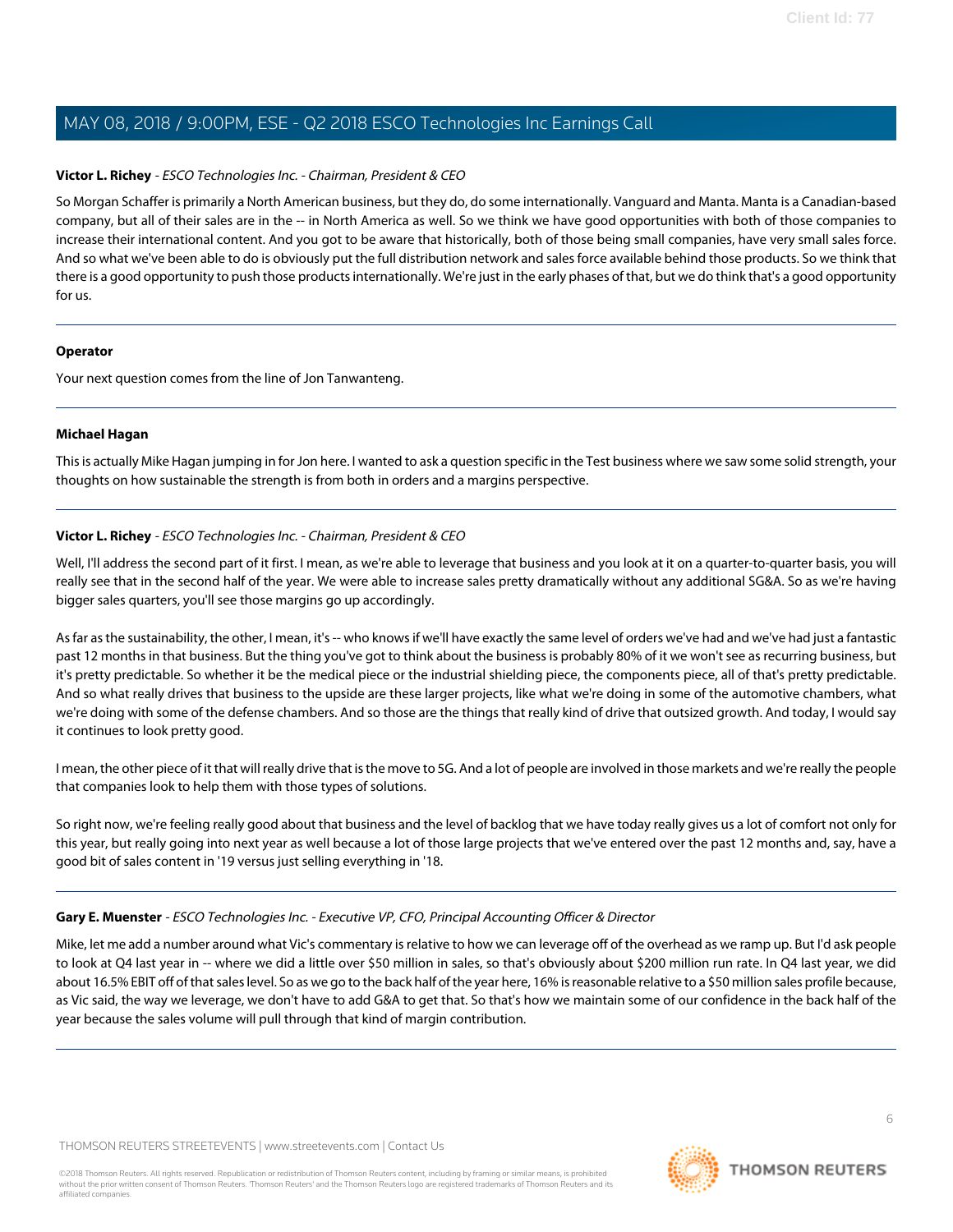#### **Michael Hagan**

Gary, I appreciate the color. You actually anticipated my follow-up there. So let me just, if you mind, ask one more question, and just specifically the commentary on M&A. Obviously, you guys are well-positioned there, but your thoughts in terms of the number of opportunities and if you can provide us any color on kind of valuations you see in your target end markets.

#### **Victor L. Richey** - ESCO Technologies Inc. - Chairman, President & CEO

So the -- there's a number of opportunities that we're looking at now and -- but as you know, you've got to chase a lot of these things to make them happen. I'd say the valuations we're seeing today are not unreasonable. I mean, if you go back and look at type of multiples we paid for the businesses that we've acquired over the past 1.5 year, all of them have been 10 or more except for one. We had to pay up for some, but that was kind of a must-have for us. So if they get the auction, obviously they get more expensive, but what we'd try really hard to do is make sure that we get to those things before they get to auction. And even if they do then, we just -- we're still going to be very prudent about what we think we can do with the business. So as of today, the pipeline's robust and the multiples are not crazy for at least the things that we're looking at.

#### **Operator**

<span id="page-6-0"></span>(Operator Instructions) Your next question comes from Liam Burke.

#### **Liam Dalton Burke** - B. Riley FBR, Inc., Research Division - Analyst

In the USG business, how has the smart monitoring business developed underneath? You've got acquisitions and then you've got your core Doble business. How has that been developing?

#### **Victor L. Richey** - ESCO Technologies Inc. - Chairman, President & CEO

Which part of it, I'm sorry, Liam?

#### **Liam Dalton Burke** - B. Riley FBR, Inc., Research Division - Analyst

I'm sorry. The smart monitoring in USG.

#### **Victor L. Richey** - ESCO Technologies Inc. - Chairman, President & CEO

Okay. So I think what you're referring to was our online monitoring.

## **Liam Dalton Burke** - B. Riley FBR, Inc., Research Division - Analyst

Correct. Smart grid.

## **Victor L. Richey** - ESCO Technologies Inc. - Chairman, President & CEO

Yes. Yes, I got you. So it's going well. The online piece of it, I mean, obviously that's a more expensive way to test transformers and relays and things like that because you're dedicating a sensor to a specific piece of equipment, but obviously that's where the future is and we're working hard to address that market. Obviously, the Morgan Schaffer piece of it has brought a bit of that with them because a lot what they do is online monitoring

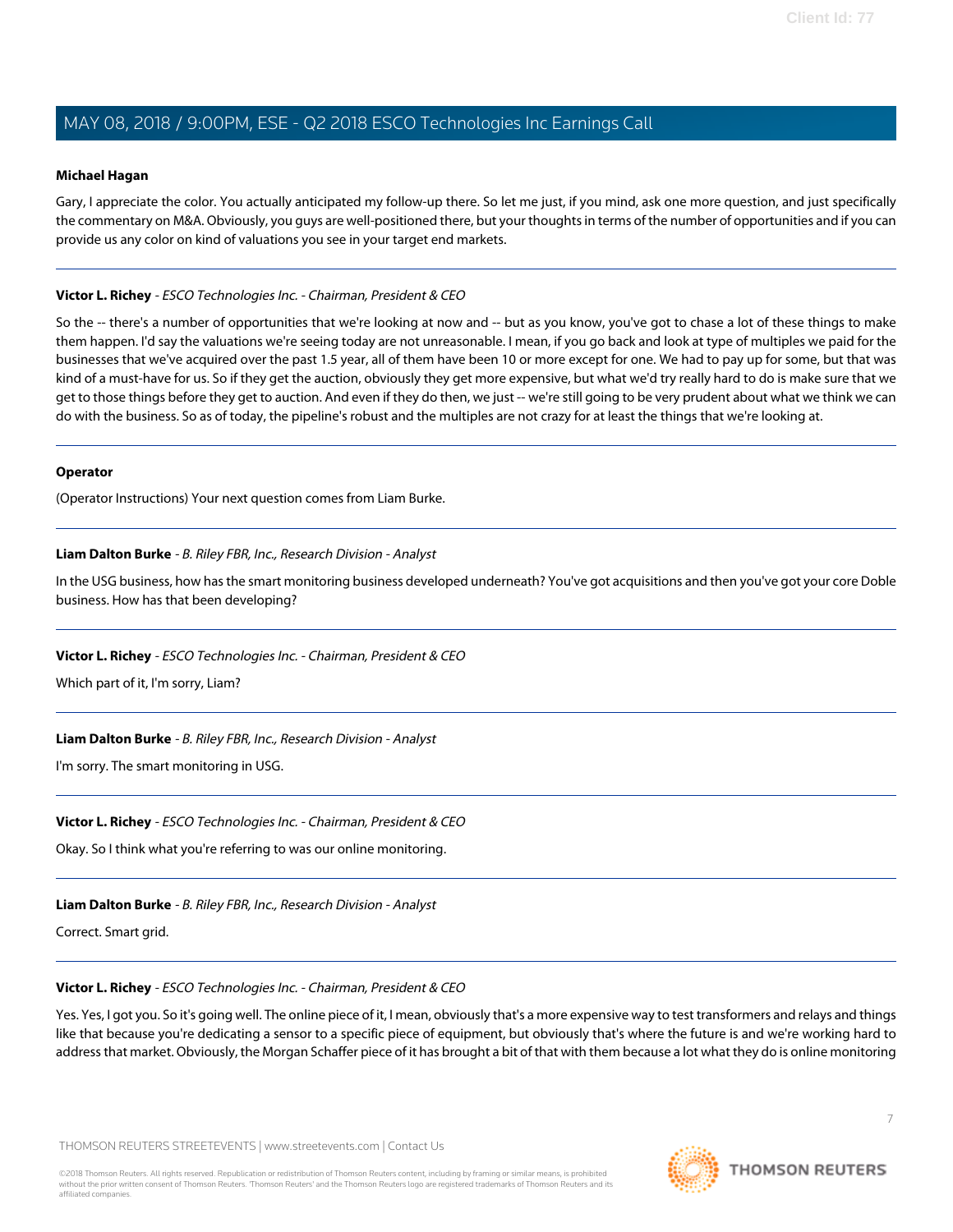and we're supplementing that with some of the things we already had done. So I'd say that we've had good traction there and I think, in the future, that's going to be a big driver for the business.

#### **Liam Dalton Burke** - B. Riley FBR, Inc., Research Division - Analyst

Okay. And in the Filtration business, I know there was some timing on projects, but generally, how is aftermarket been going in that as a percentage of revenue?

#### **Gary E. Muenster** - ESCO Technologies Inc. - Executive VP, CFO, Principal Accounting Officer & Director

I'd say on the percentage of revenue as we sit where we are today, it's about -- the aftermarket is about 25% of -- on the aerospace side of the business. Obviously, there's not a whole lot of aftermarket in the submarine side. There's some, but it's not as prevalent. And the reason that relationship might seem awkward is because obviously, on the OEM sale, it includes the manifolds and all that kind of things. So if you're selling to the OEM side on the first install, what -- historically, what we run into is the aftermarket where you're replacing the modules or the filter elements inside of the manifolds. You tend to be at about 25% of the price point. So if you're selling something for \$50,000, you're going to get \$10,000 in the aftermarket, but you're going to replace that, replicate that multiple times. So that kind of should help you get an understanding why the relationship generally is about 75% OEM and 25% aftermarket because the cost differential or the selling price differential relates to that.

#### **Operator**

I'm showing no further questions at this time.

I would now like to turn the call -- conference back to Vic Richey.

#### **Victor L. Richey** - ESCO Technologies Inc. - Chairman, President & CEO

Okay. Thanks, everyone, for your interest. I look forward talking to you in the next call.

#### **Gary E. Muenster** - ESCO Technologies Inc. - Executive VP, CFO, Principal Accounting Officer & Director

Thank you.

#### **Operator**

Ladies and gentlemen, this concludes today's conference. Thank you for your participation and have a wonderful day. You may all disconnect.